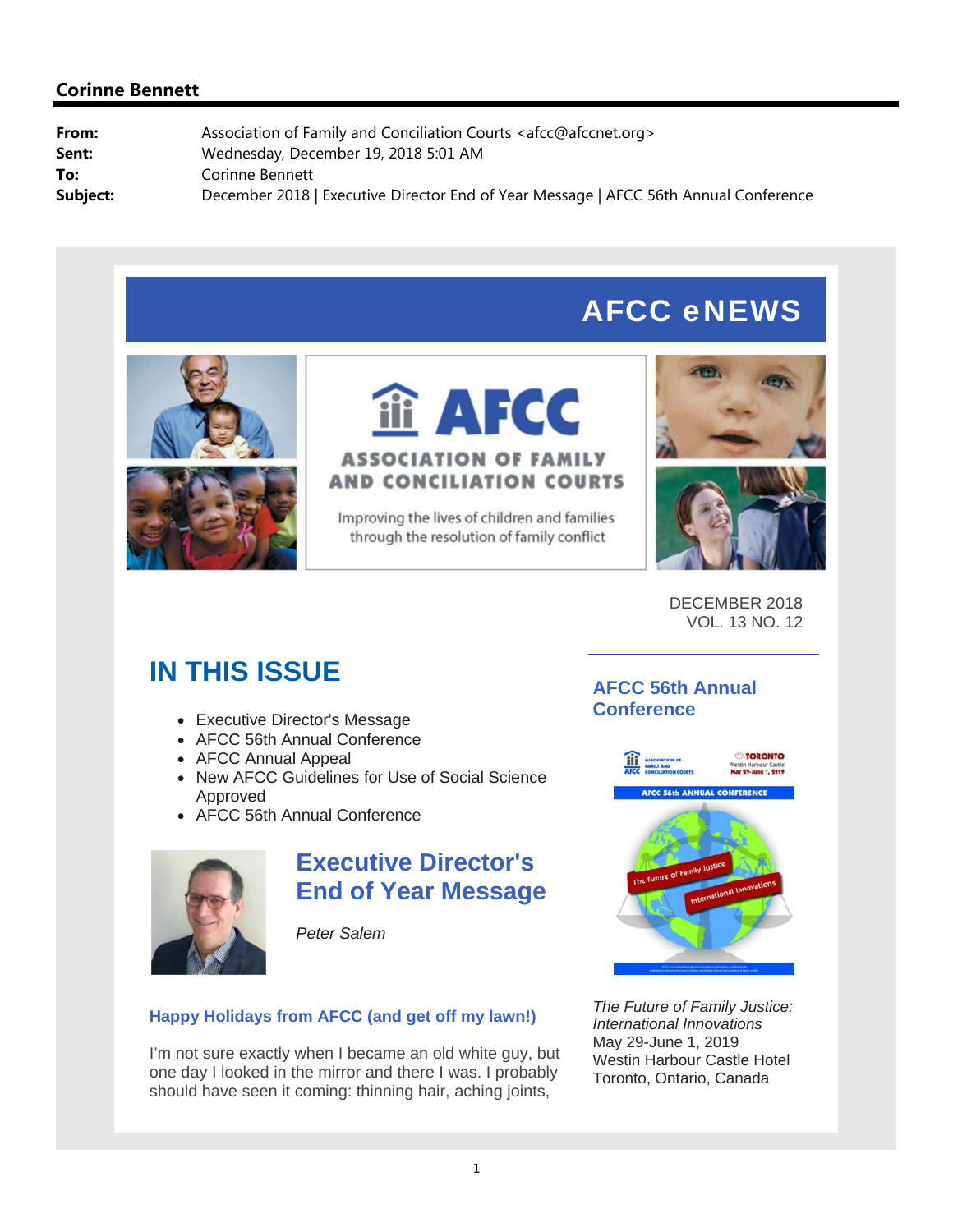extra pounds, and that blood pressure medication. Even worse, my softball team moved to the "senior" division. I had to quit because games are played on Wednesday mornings when I am at work.

### Read More

## **AFCC 56th Annual Conference**

*The Future of Family Justice: International Innovations* May 29-June 1, 2019, Westin Harbour Castle Toronto, Ontario, Canada

The AFCC 56th Annual Conference **program brochure** is now available online! Start making your plans to attend. **Look for online registration to open in early January**. Printed copies of the brochure will be mailed to AFCC members and colleagues. The scholarship application is available now on the **AFCC website**.

#### **Program Preview**

AFCC is honored to host Justice Claire L'Heureux-Dubé (Ret.) in conversation with former AFCC President Justice Emile Kruzick to open AFCC's 56th Annual Conference. Justice Claire L'Heureux-Dubé, was the second woman appointed to Supreme Court of Canada, serving from 1987 to 2002. She was the first woman appointed as a judge to the Quebec Superior Court and the Quebec Court of Appeal, During her time on Canada's top court, she earned a reputation as a steadfast feminist and supporter of minority rights. Because roughly 40 percent of the 254 judgements that she wrote were dissents, she became known as the court's "great dissenter." **Watch here, as Justice L'Heureux-Dube talks with law students in 2013**.

#### **Hotel Reservations**

Make your reservations today! The Westin Harbour Castle Hotel is offering a special rate to AFCC attendees of \$239 CAD per night for single occupancy, \$259 CAD per night for double occupancy (approximately \$179/194 USD). *Rooms frequently sell out before the room block is released, we encourage you to make your reservation early!* Make your reservation by calling 1- 888-627-8559 and request the AFCC special rate or **reserve online**.

### **AFCC Chapter Conferences**

### Arizona Chapter Annual **Conference**

January 25-27, 2019 Sedona, Arizona

#### California Chapter Annual **Conference**

February 22-24, 2019 Westin South Coast Plaza Costa Mesa, California

### Alberta Chapter Annual

**Conference** March 14, 2019 Hilton Garden Inn - Calgary Downtown Calgary, Alberta, Canada

### Texas Chapter Annual

**Conference** March 29-30, 2019 Hyatt Place The Woodlands, Texas

### Colorado Chapter Annual

**Conference** April 26, 2019 Denver, Colorado

#### Australia Chapter Annual **Conference**

August 15-17, 2019 International Convention Centre ICC Sydney Sydney, Australia

Thank you to our Diamond and Platinum Sponsors. To see a complete list of sponsors, **click here**.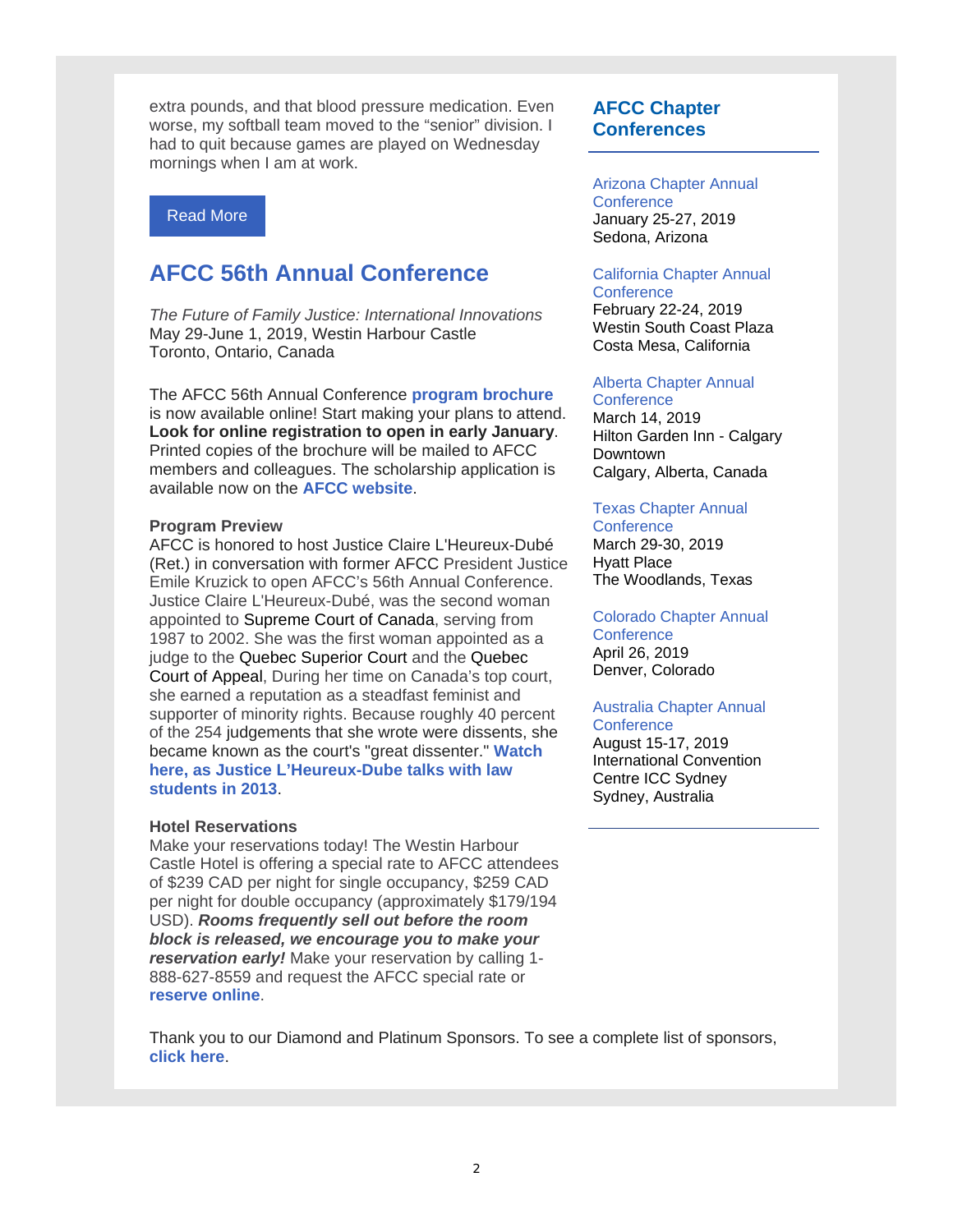



# **New AFCC Guidelines for Use of Social Science Approved**

The AFCC Board of Directors approved new *Guidelines for the Use of Social Science Research in Family Law* at its November 8, 2018 meeting in Denver, CO. The *Guidelines* were developed by an interdisciplinary and international task force appointed by Dr. Marsha Kline Pruett in 2016. The *Guidelines* are intended to provide family justice practitioners with guidance, parameters, and boundaries supporting the responsible use of research in family law. They are not intended to be mandatory practice. Serving with Dr. Pruett were: Hon. William C. Fee, Chair; Stacey Platt, JD, Reporter; Milfred "Bud" Dale, JD, PhD; Kristin Doeberl, JD; Amy Holtzworth-Munroe, PhD; Janet Johnston, PhD; Gabriela Misca, PhD; Lorie Nachlis, JD.; Sol Rappaport, PhD; Michael Saini, PhD; Liana Shelby, PsyD; Hon. R. James Williams; Theresa Williams, MS; Jeffrey Wittmann, PhD; and Peter Salem, MA, Executive Director of AFCC. To view a copy of the *Guidelines*, **click here**.

## **Award Nominations**

AFCC awards acknowledge many important contributions made by individuals and organizations to enhance the lives of children and families involved in family courts. Your nominations help recognize these accomplishments.

Nominations for the following awards, to be presented at the AFCC Annual Conference in Toronto, will be accepted online through March 11, 2019:

- John E. VanDuzer Distinguished Service Award recognizes outstanding contributions and/or achievements by AFCC members;
- Stanley Cohen Research Award, sponsored by the Oregon Family Institute, recognizes outstanding research and/or research achievements in the field of family and divorce; and
- Irwin Cantor Innovative Program Award recognizes innovation in court-connected or court-related programs created by AFCC members.

**Submit a nomination online, see past recipients, learn more about the awards and criteria.**

## **Board of Directors Nominations**

The AFCC Nominating Committee is seeking nominations for individuals to serve on the AFCC Board of Directors. Recommended individuals must be AFCC members and have an interest in and knowledge of AFCC and its work. Nominations must be received by January 31, 2019, in order to be considered by the committee prior to the election at the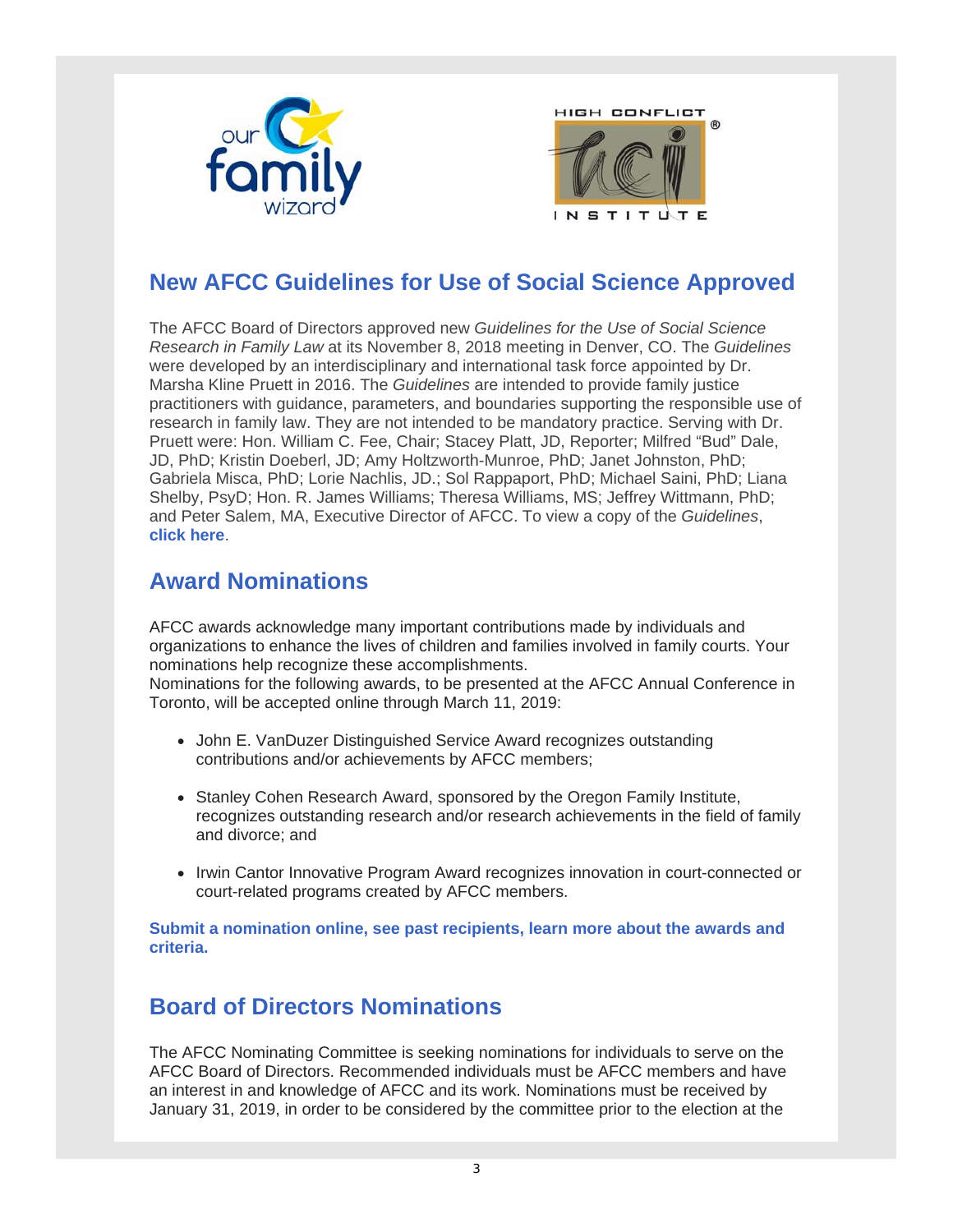AFCC 56th Annual Conference in Toronto. The term is three years, beginning July 1, 2019, and concluding June 30, 2022. If you or a member you know is interested, please send the first and last name, contact information, resume, and a letter of intent to the AFCC Nominating Committee via email to **afcc@afccnet.org**.

# **AFCC Annual Appeal and Scholarship Fund**

Please consider helping your colleagues attend AFCC conferences by making a donation to the AFCC Scholarship Fund. AFCC is offering 40 scholarships for the 56th Annual Conference, May 29-June 1, 2019, in Toronto. AFCC scholarship recipients increase our diversity by bringing professionals from different backgrounds, representing the many disciplines encompassed by who we are as an organization. **Will you contribute to allow a hard-working professional attend an AFCC conference? Thank you to those who have already donated!**

Donate Today



## **AFCC Webinar Corner**

Highlights of 2018 in Family Court Research: FCR and More Robert E. Emery, PhD January 9, 2019, 1:00-2:00pm Eastern time USA

**Registration is now open**

**AFCC members may access the recording for free, along with all other previous webinars** through the **Member Center** of the AFCC website. Not a member? Click here to join today!

## **March Training Programs**

Register now for AFCC's March training programs, in collaboration with Loyola University Chicago School of Law Civitas ChildLaw Center. Each program is eligible for up to 12 hours of continuing education.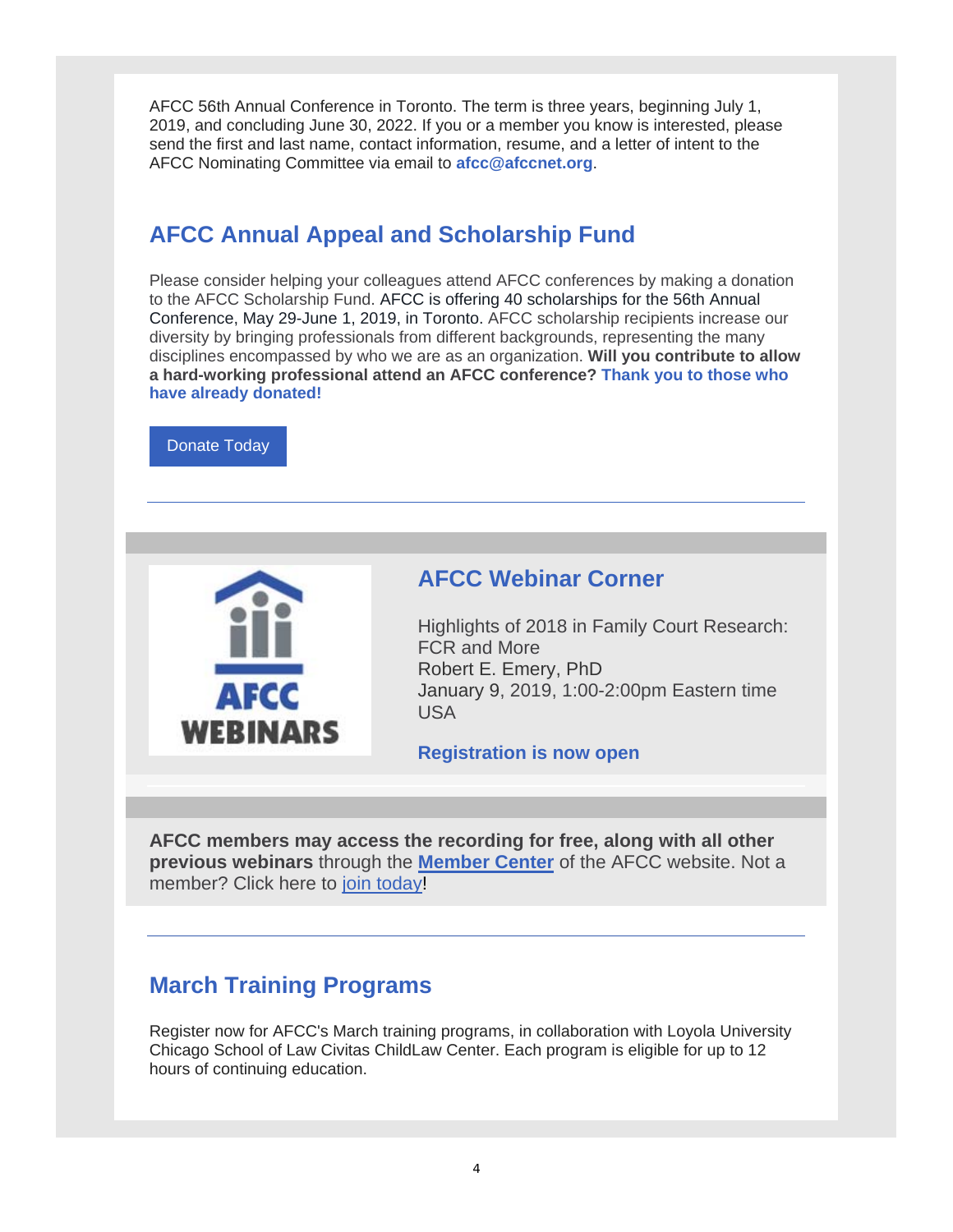**Advanced Training in Personality Disorders in Legal Disputes: Understanding, Managing, Treating, and Setting Limits** William A. Eddy, LCSW, Esq. March 4-5, 2019

**Parenting Coordination: Fundamentals, Concepts, and Interventions in Parenting Coordination** Debra K. Carter, PhD

March 6-7, 2019

More Information

## **Where in the World is AFCC?**

*#AFCCHats #whereintheworldisAFCC?*



Robert Simon living it up on the Big Island State Superintendial Unit Clay



on top of Huckleberry Hill overlooking Lake Muskoka in Ontario, Canada

#AFCCHats are everywhere! Follow along on **Facebook** to see the submissions. Want to join in? Show your AFCC pride by taking a picture with your AFCC hat in your hometown, while your out on vacation, or at work. Email the photo with the location to **Corinne Bennett** and we will feature it on the **AFCC Facebook page**. To sweeten the deal, an award for the best picture will be presented at the annual conference in Toronto!

## **Chapter News**

Congratulations to the **Missouri Chapter** for winning the AFCC fall Chapter Challenge and \$2500 prize! Missouri grew by 32 members, a whopping 37.65 percent increase, between July 1 and November 30, 2018—and they continue to steadily grow.

The **Massachusetts Chapter** hosted a Member Mingle on December 5. Each member was asked to bring one unwrapped gift for a child in DCF custody and one guest who might be interested in learning more about the MAAFCC. They had close to 30 guests in attendance representing the board, membership, and E2M. The gifts donated were submitted to the DCF and Wonderfund for distribution to the children in need.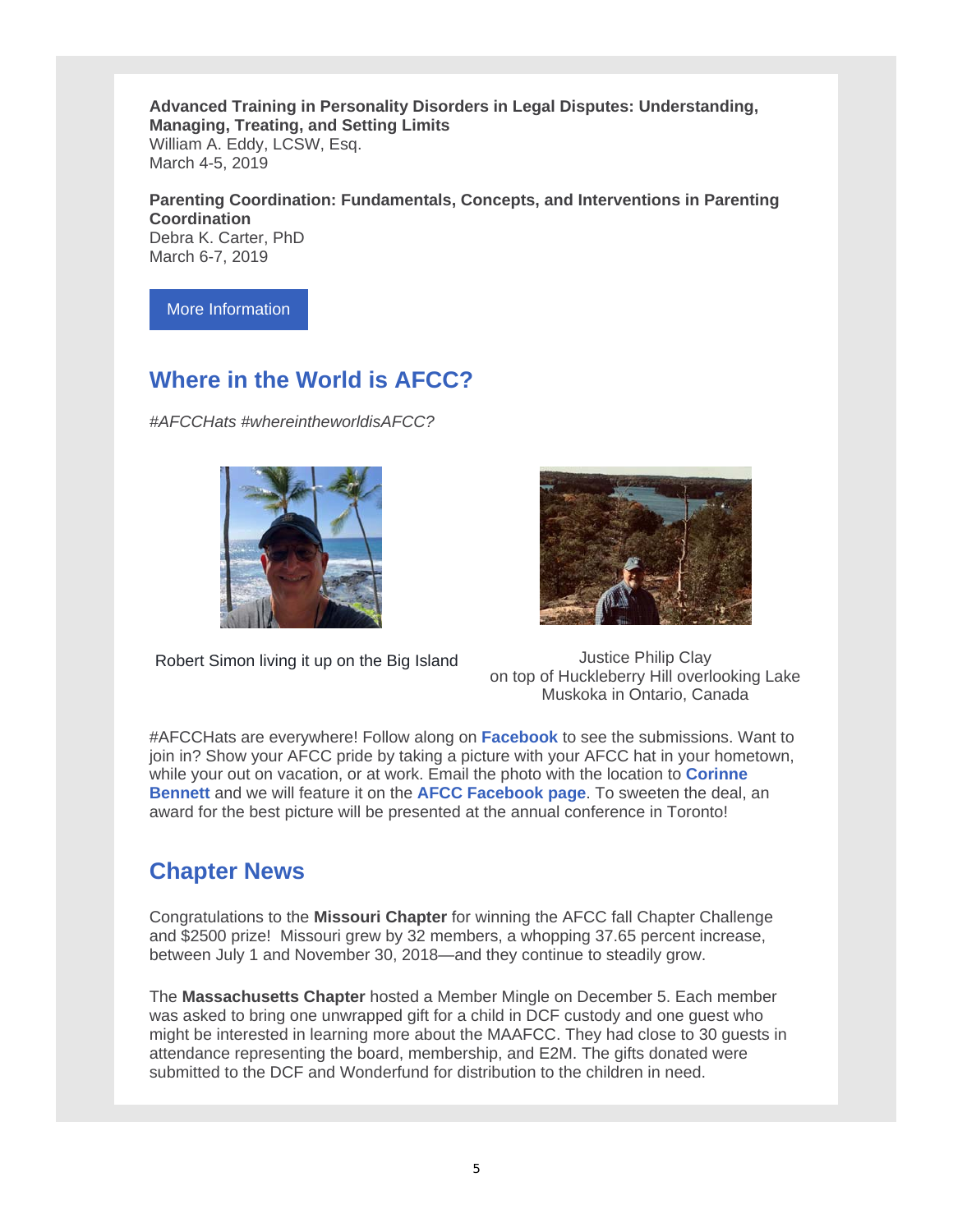

President Pat Brady, Tony Pelusi, and Immediate Past President Donna Feinberg.







President Pat Brady and Membership Chairperson Steve Burns with the gifts

### **AFCC eNEWS**

The AFCC eNEWS is the monthly e-newsletter of the Association of Family and Conciliation Courts. The eNEWS provides up-to-date information for professionals including practice tips, case law and research updates, international news and the latest initiatives in family law and conflict resolution. The AFCC eNEWS is free and you do not need to be a member of AFCC to subscribe. **Subscribe here**. AFCC members are free to share eNEWS content.

**EDITOR:** Leslye Hunter

**ASSOCIATE EDITOR:** Corinne Bennett



Association of Family and Conciliation Courts (AFCC) | 6525 Grand Teton Plaza, Madison, WI 53719

Unsubscribe cbennett@afccnet.org

Update Profile | About our service provider Sent by afcc@afccnet.org in collaboration with

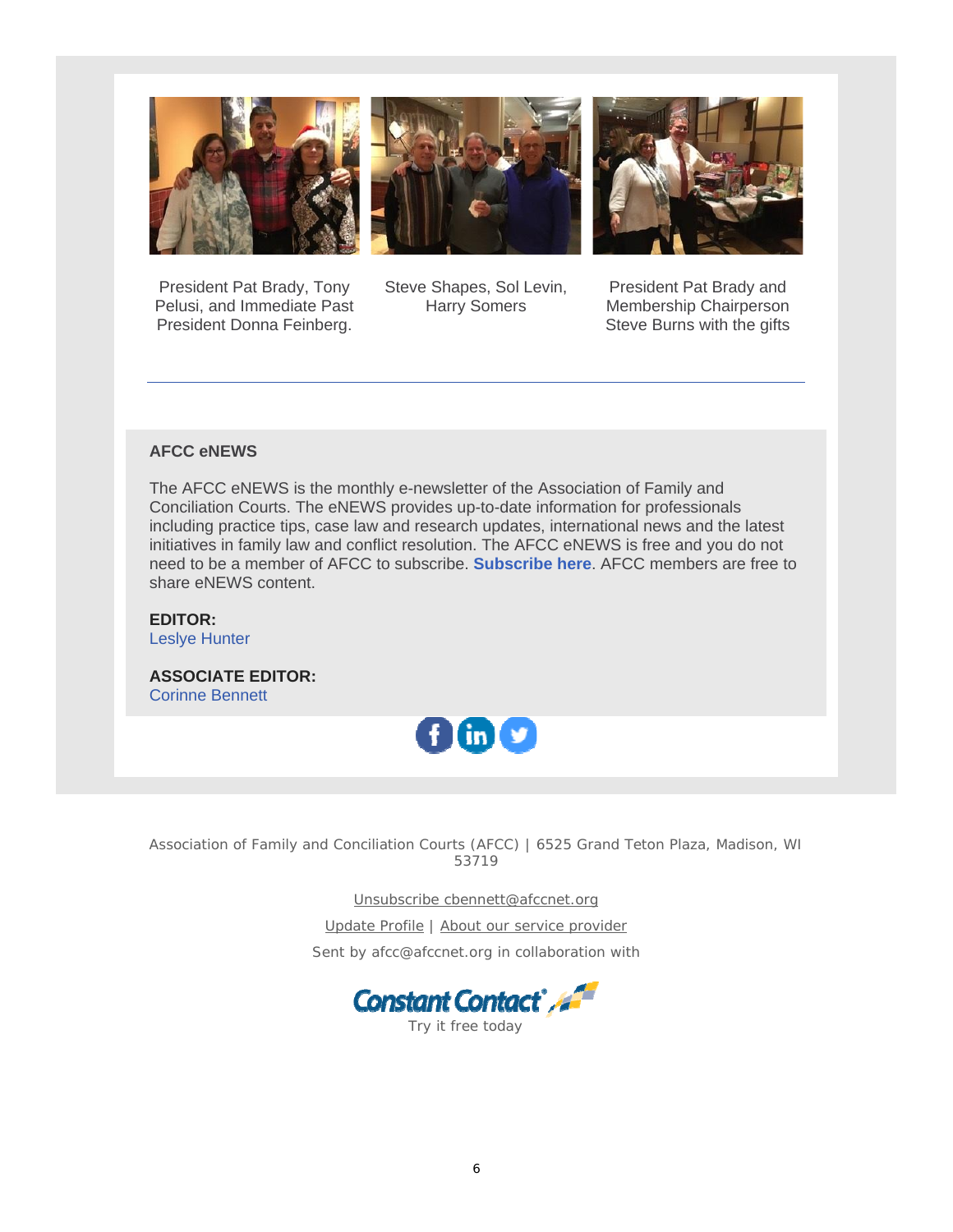

**CONCILIATION COURTS** 



**Message from the Executive Director**

VOL. 13 NO. 12 DECEMBER 2018



*Peter Salem*

Happy Holidays from AFCC (and get off my lawn!)

I'm not sure exactly when I became an old white guy, but one day I looked in the mirror and there I was. I probably should have seen it coming: thinning hair, aching joints, extra pounds, and that blood pressure medication. Even worse, my softball team moved to the "senior" division. I had to quit because games are played on Wednesday mornings when I am at work.

The thing is, I didn't used to think that being an old white guy was necessarily a bad thing. For me, it evokes memories of the neighbor, sitting in a lawn chair, who yelled at us kids to ride our bikes slower and be careful where we threw that ball, and who told stories about the neighborhood in the good old days. As a youth I also did not fully appreciate that there is a distinction between old white guys and grumpy old white men. Today, it seems that those differences are profound, as articulated [here](https://www.washingtonpost.com/blogs/post-partisan/wp/2018/06/13/president-trump-and-the-age-of-the-grumpy-old-white-man/?utm_term=.3f052bbed5ac) by Washington Post Opinion writer Helaine Olen:

*The United States is a country dominated by grumpy old white men. Instead of yelling at kids to get off their lawn or to turn down the music, they yell at women, immigrants, foreign leaders, and anyone else who wants a place at the table. The motivation: to keep the world as it was, when white American men were on top, and everyone else was just grateful for any consideration at all.*

Today, the grumpy old white man seems to sit apart from just about everyone else in the community, although Olen notes that women, such as Rosanne Barr, can also be grumpy old white men. Younger people might also fit into the grumpy old white men category, e.g., many of the torch bearing marchers in Charlottesville. So being a grumpy old white man is apparently not the exclusive province of old white guys. Nonetheless, the point is well taken that even though they may not be men, or old, these are the people who typically lead our institutions, frequently offer their thoughts and prayers, and yearn for a return to "better" days, which sows deep divisions in our society.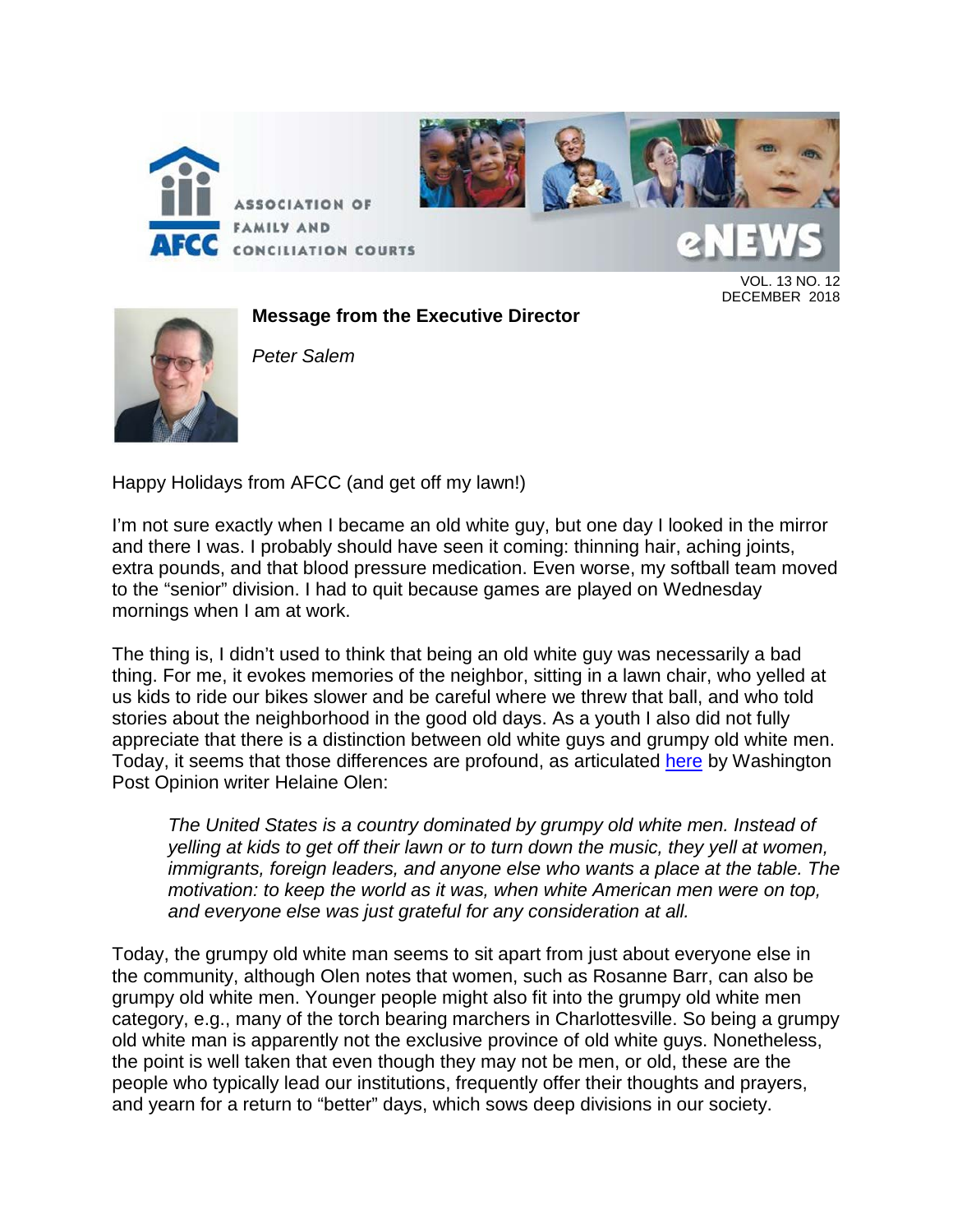So, what does any of this have to do with AFCC? Well, sadly, the culture of attack often associated with grumpy old white men, the "my way or the highway" approach, and the unwillingness to accept a different point of view, seems to be a part of the family justice community and by extension AFCC. There is anti-Semitic tripe posted about AFCC on the internet, and Twitter and Facebook campaigns that disparage our very existence. Of far greater importance, recent homicide arrests in Ohio, apparently related to a custody dispute, and the murder of family law professionals in Arizona last spring, make it clear that threats should never be taken idly.

It is good news that nobody in our AFCC world (not even us old white guys) seems interested in a return to days gone by, when domestic violence was a family secret, fathers visited their children every other weekend, and litigation was the dispute resolution option of choice. That said, if we are truly interested in moving forward, we must insist on collaborative ways of doing so. The use of "alternative facts" or selective sharing of research to support uncompromising political agendas undermines our collective integrity. More importantly, it taints what we offer to the families and children who depend on thoughtful, measured guidance.

So, after all of this, here (finally!) is my holiday message. This work is hard—really hard work—and we are all in it together: public and private service providers, researchers, administrators, consultants, families, and especially children. AFCC will continue to serve as a big tent and provide opportunities for many different voices to be heard. If we do our job well, you will probably not agree with everything that you hear. I ask that you listen anyway.

We have just completed the program for AFCC's 56th Annual Conference in Toronto next May. The conference will include presenters who: (1) favor a statutory equal parenting time presumption; (2) conducted research that found claims of parental alienation are more seriously considered than claims of abuse in court; (3) discuss reforms to Canada's Divorce Act; and, (4) contemplate the retirement of terms such as "high conflict" and "parental alienation." There will be many other sessions (more than 100 in all) that promote opportunities for listening, learning and constructive dialogue.

I hope you will join us in Toronto. I am even more hopeful that in 2019 every one of the 5,300+ members of the AFCC community will help to tone down the rhetoric; that we can appreciate the multiple perspectives that are part and parcel of an interdisciplinary and international association; and, that we can work together in a manner consistent with AFCC mission, vision, and values.

My wish for all of you is peace, health, and happiness in the year to come. And, please, do try to say off my lawn.